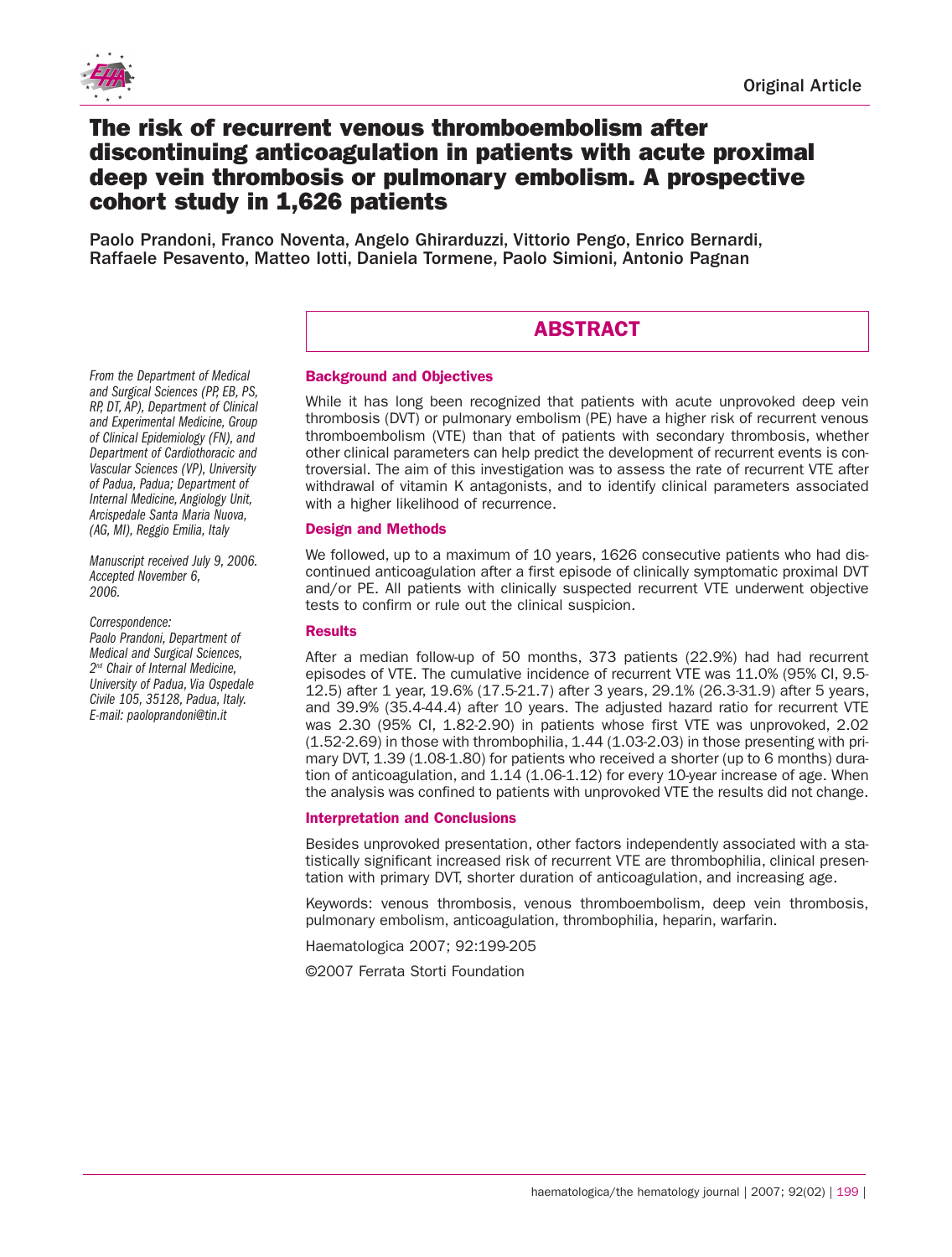Experie adequate treatment, up to one quarter of<br>patients with symptomatic deep vein thrombo-<br>sis (DVT) and/or pulmonary embolism (PE) will<br>experience recurrent venous thromboembolism (VTE) patients with symptomatic deep vein thrombosis (DVT) and/or pulmonary embolism (PE) will experience recurrent venous thromboembolism (VTE) within the subsequent 5 years. 1-6 While it is generally accepted that patients with thromboembolic events of unknown origin have a more than two-fold higher rate of recurrent VTE in comparison to patients whose thrombosis is associated with acquired, transient risk factors, 1-6 whether other of the patients' baseline features can help to identify those subjects who might benefit from prolonged anticoagulation is unclear. For example, it is virtually unknown whether aging, an important risk factor for VTE, <sup>4</sup> is also associated with an increased risk of recurrence. The role of thrombophilic abnormalities, especially those that are highly prevalent in western countries (i.e., factor V Leiden and prothrombin G20210A mutation), is controversial. 5-14 Although recent data suggest that clinical presentation with primary PE<sup>15</sup> and male sex<sup>16-18</sup> increase the risk of recurrent VTE, these findings still await confirmation. Finally, whether the duration of anticoagulation following the initial thrombotic episode has any influence on the subsequent rate of recurrent VTE is uncertain. 2,19-22

Here we report on the prospective long-term followup of a large series of patients with proximal DVT and/or PE. All of them received conventional anticoagulation, and were then followed-up for a maximum of 10 years after anticoagulation had been discontinued in order to document the incidence of recurrent VTE. The aim of our investigation was to assess the rate of recurrent VTE after withdrawal of vitamin K antagonists, and to identify clinical parameters associated with a higher likelihood of recurrence in both the entire cohort and, separately, in patients with VTE of unknown origin.

## **Design and Methods**

#### *Patients*

All consecutive outpatients referred by their family physicians between May 1991 and April 2003 to the emergency department of each of three participating centers (the Department of Medical and Surgical Sciences of the University of Padua, the Division of Internal Medicine of the Hospital of Reggio Emilia, and the Department of Cardiothoracic and Vascular Sciences of the University of Padua, all in Italy) with clinically symptomatic DVT and/or PE were potentially eligible for the study, provided that less than 3 weeks had elapsed since the beginning of their symptoms. The accepted methods for diagnosing DVT were venography and compression-ultrasonography, while those for PE were spiral computed tomography (CT), ventilationperfusion lung scan, pulmonary angiography, or a suggestive clinical picture in patients with proven DVT. No

routine testing for PE was done in patients with clinically symptomatic DVT and no clinical symptoms of PE.

All patients were hospitalized and treated with fulldose unfractionated or low-molecular-weight heparin, preceded in those with massive PE and hemodynamic instability by thrombolytic drugs or embolectomy. Oral anticoagulants were started during the first week and continued on average for 3 months in patients with thrombosis triggered by transient risk factors, and for longer periods (6 months or more, on the discretion of the treating physicians) in patients with thrombosis of unknown origin.

Patients were ineligible for the study if they had a history of previous episodes of symptomatic VTE, had active cancer, had indications for indefinite anticoagulation (such as atrial fibrillation, chronic medical illnesses or other permanent risk factors for VTE), could not be followed-up, or had a life-expectancy of less than 6 months. Patients who completed the scheduled period of anticoagulation without experiencing recurrent thrombotic episodes, and were willing to participate, were enrolled in the study. The enrollment took place on the day of warfarin discontinuation.

Demographic and clinical characteristics were recorded using a standardized questionnaire, with information being centralized on a regular basis at the Department of Medical and Surgical Sciences of the University of Padua. Patients were classified as having secondary VTE if they were pregnant, had given birth within the previous 3 months, or took estrogens; if they had had a recent (less than 3 months) leg trauma, fracture, or surgical intervention; or if they had been bedridden for more than 1 week because of a chronic medical illness. All other patients were regarded as having an unprovoked episode of VTE.

The search for thrombophilia (antithrombin, protein C or S deficiency, factor V Leiden, prothrombin G20210A mutation, and lupus-like anticoagulants) was left to the discretion of the treating physicians, and was performed either before implementing anticoagulation or later on, at least 3 weeks after completing oral anticoagulant therapy, according to previously described methods. <sup>23</sup> The determination of thrombophilia was performed at each of the participating centers. Carriers of thrombophilia were classified as having unprovoked or secondary thrombosis according to their clinical presentation. The Institutional Review Board of each participating center approved the study protocol.

### *Follow-up and recurrent VTE*

All eligible patients willing to participate in the study were enrolled on the day their anticoagulant treatment was discontinued. They were subsequently examined or telephoned at least once every 6 months and prospectively followed-up for a maximum of 10 years, to document the incidence of symptomatic recurrent DVT or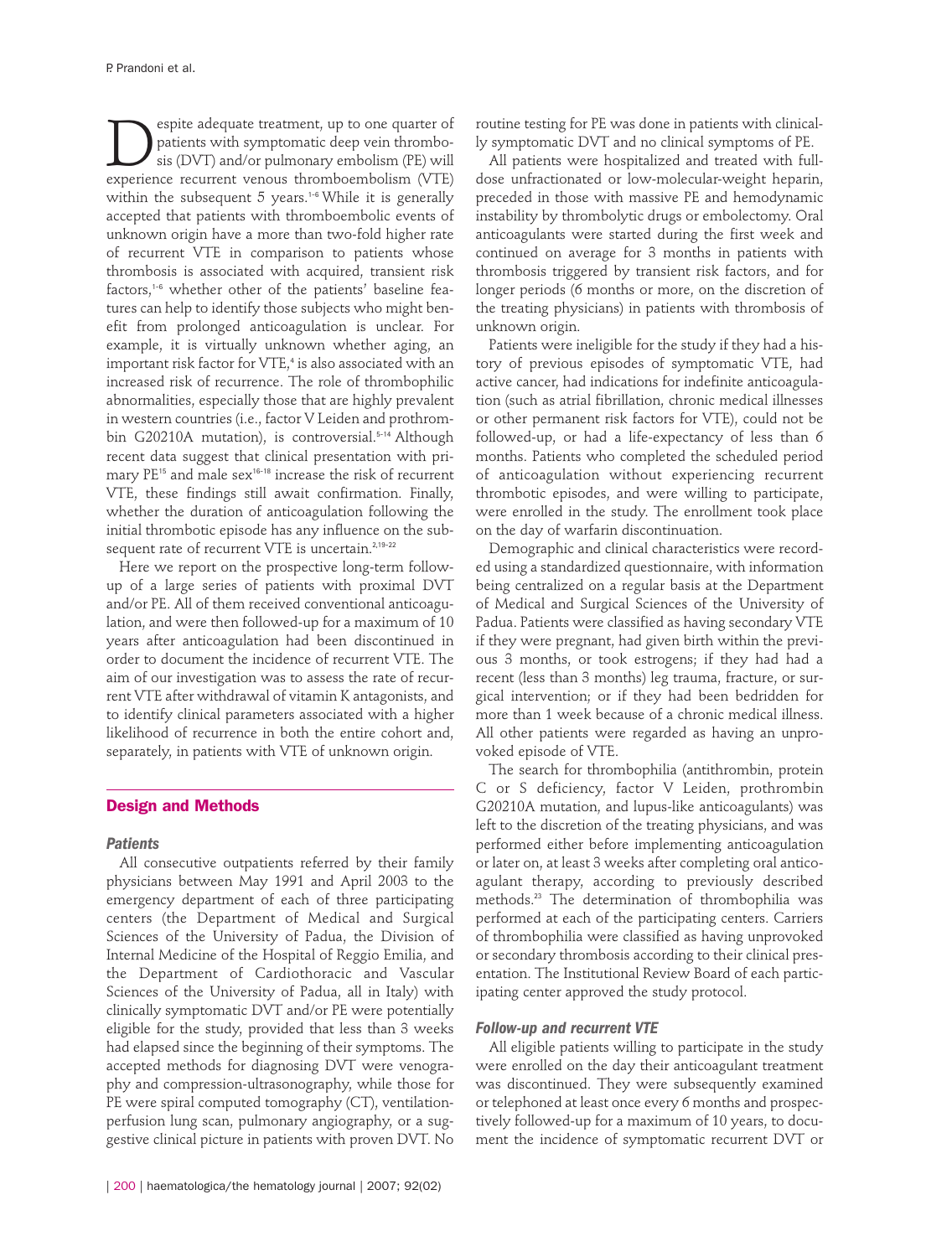PE. For this purpose, patients were instructed about the main signs and symptoms of VTE, and received a card with the telephone numbers of the thrombosis clinic. They were asked to return to the study center if clinical manifestations potentially suggestive of recurrent DVT in either leg (i.e., edema, redness, tenderness, pain, swelling) or PE (i.e., dyspnea, chest pain, tachycardia) occurred.

Recurrent DVT was diagnosed by ascending phlebography until the mid 1990s, and then by compression ultrasound, followed by venography in the case of indeterminate findings. The only accepted venographic criterion for recurrent DVT was the presence of a (new) intraluminal filling defect visible in two different projections. Ultrasound criteria for recurrent ipsilateral DVT were incompressibility of a proximal vein segment previously free from thrombi, or the finding of a more than 4 mm increase of the vein diameter as compared with the last available measurement; if the vein diameter was increased by less than 4 mm, a confirmatory phlebography was required. <sup>24</sup> If recurrent proximal DVT was suspected in a previously unaffected leg, the sole diagnostic criterion was the incompressibility of a proximal vein. In the case of a high clinical probability and negative ultrasound findings, venography was performed to rule out an isolated iliac or calf vein thrombosis. Patients with suspected (recurrent) PE underwent a ventilation/perfusion lung scan or spiral CT, followed by pulmonary angiography in the case of indeterminate scintigraphic findings or of normal CT results and a high clinical probability. 25

The date and cause of death were documented for all patients who died during the follow-up; in the case of a sudden and otherwise inexplicable death, a fatal PE was adjudicated by default.

An independent, expert committee unaware of the patients' baseline clinical details reviewed all study outcomes.

## *Statistical analysis*

Kaplan-Meier estimates and their 95% confidence intervals (CI) were calculated to assess the time-dependent risk of recurrent VTE. The evaluated time interval spanned from the day following withdrawal of oral anticoagulants to the last available day of follow-up.

Parameters that were significantly associated with the risk of recurrent VTE on univariate analysis were entered in a multivariate Cox proportional hazard model to identify features independently associated with recurrence, both in the whole cohort and in the subset of patients with unprovoked VTE. We specifically sought to estimate the strength of any association (expressed as a hazard ratio [HR], with 95% CI) between recurrent VTE and the following parameters: presence of risk factors for venous thrombosis (unprovoked versus secondary VTE); modality of clinical pres-

entation (DVT alone or associated with clinically symptomatic PE – primary DVT – versus PE alone – primary PE –); thrombophilia, age (calculated using 10-year periods), sex, and duration of anticoagulant therapy (≤6 months versus > 6 months). The analysis was repeated considering only those patients with VTE of unknown origin. As thrombophilia testing was performed only in 953 (59%) subjects of the cohort, the single unconditional mean imputation method was used to handle missing data.

Patients were censored if they had a completely uneventful follow-up, if they developed cancer or clinical conditions requiring anticoagulation, or if they died. The relative risk (RR) of recurrent VTE in carriers of multiple as compared to single thrombophilic abnormalities, and in patients who developed cancer as compared to those who did not, was calculated according to standard methods; similarly, the RR of recurrent PE was estimated in patients presenting with PE in comparison to those who presented with DVT alone. The RR was considered to be statistically significant when the lower limit of the 95% CI was  $\geq 1.0$ .

The  $\chi^2$  test was used to compare proportions. All calculations were performed using SPSS software, version 13.0 (SPSS Inc., Chicago, IL, USA).

# **Results**

# *Patients*

Of 3338 consecutive patients referred to the study centers with an episode of objectively confirmed proximal DVT and/or PE, 1610 patients were excluded because of active cancer ( $n= 545$ ), a history of previous symptomatic VTE (n= 409), medical diseases requiring permanent anticoagulation (n=385), follow-up not possible (n= 170), or life-expectancy of less than 6 months (n= 101). Another 62 patients died or had a recurrence of VTE during the period of anticoagulation. Of the remaining 1666 patients, 40 declined to participate in the study. Therefore, 1626 consenting patients who completed the initial period of anticoagulation without experiencing a recurrent thrombotic episode were enrolled for this investigation (Figure 1). The main baseline characteristics of the recruited patients are listed in Table 1.

Of the 1626 patients, 153 (9.4%) died of the following causes: PE (n=43), cancer (n=27), heart failure (n=22), stroke (n=20), myocardial infarction (n=14), and other causes (n=27).

Ninety-seven patients (5.9%) developed a manifest malignancy during their follow-up, and 32 (2.0%) were either lost to follow-up or resumed anticoagulation for reasons other than VTE. These 129 patients were censored at the time of cancer development or at that of their last available visit, respectively.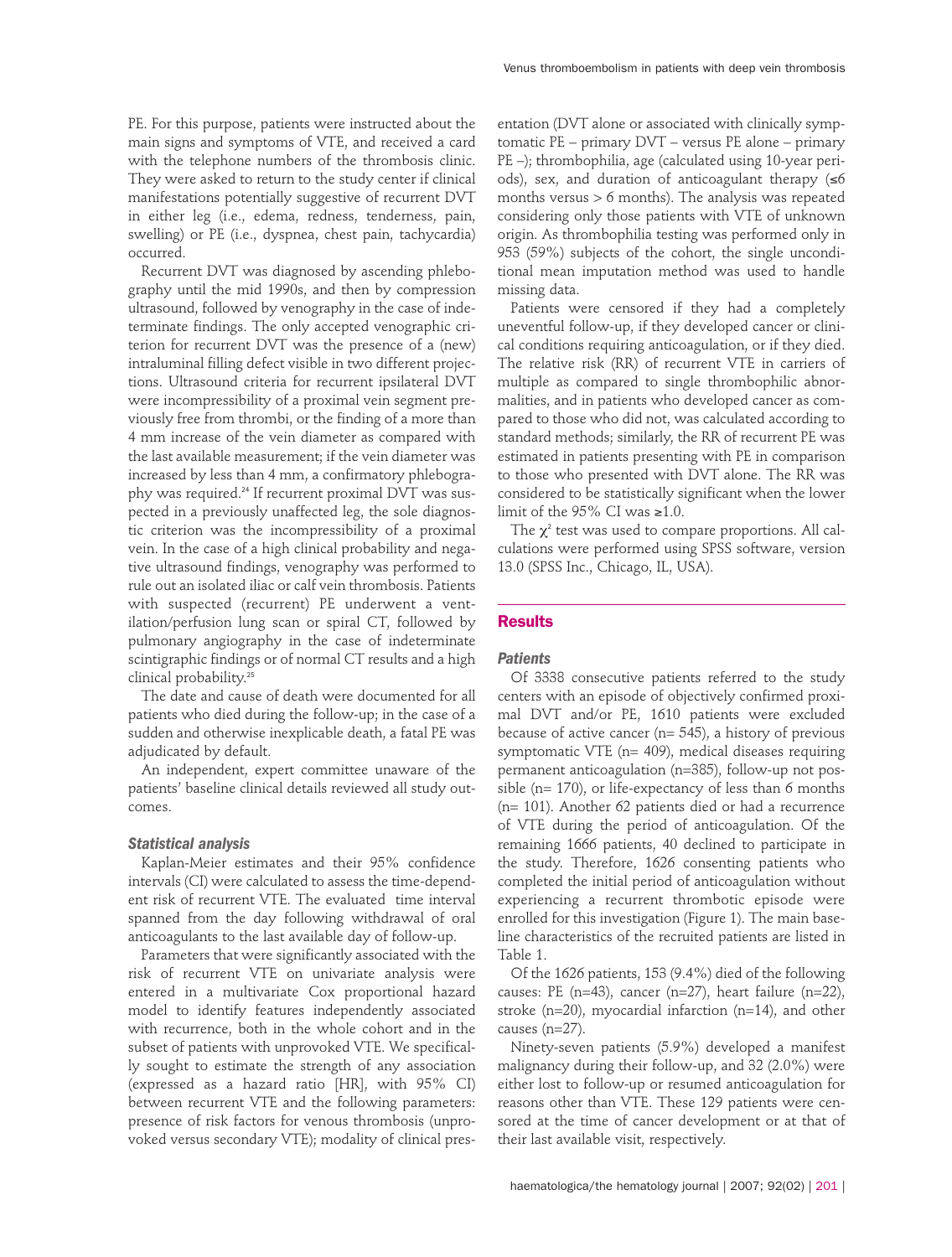

Figure 1. Flow diagram of the study.



Figure 2. Cumulative incidence of recurrent thromboembolism in the study patients.

#### *Recurrent thromboembolism*

During the study period, 373 patients (22.9%) experienced recurrent VTE, which was fatal in 43 (11.5%). Of the 43 patients who died, 32 had a sudden death. Of the recurrent events, 117 occurred within 6 months (cumulative incidence, 7.2%; 95% CI, 6.0 to 8.5); 56 within 1

| Patients (number)                             | 1626           |
|-----------------------------------------------|----------------|
| Age (median, range)                           | 66 (16,96)     |
| Gender (n., % males)                          | 735 (45.2)     |
| Obesity (BMI $\geq$ 30 Kg/m <sup>2</sup> )    | 244 (15.0)     |
| Diabetes mellitus                             | 135 (8.3)      |
| Modality of clinical presentation             |                |
| DVT alone                                     | 1073 (66.0)    |
| $DVT + PE$                                    | 292 (18.0)     |
| PE alone                                      | 261 (16.0)     |
| <b>Categories of VTE</b>                      |                |
| Unprovoked                                    | 864 (53.1)     |
| Secondary to acquired risk factors            | 762 (46.9)     |
| recent trauma or surgery                      | 581            |
| hormonal treatment, pregnancy or puerperium   | 100            |
| medical diseases                              | 81             |
| Thrombophilic abnormalities                   | 229/953 (24.0) |
| <b>Factor V Leiden</b>                        | 111            |
| Prothrombin G20210A mutation                  | 45             |
| AT deficiency                                 | 7              |
| Protein C deficiency                          | 16             |
| Protein S deficiency                          | 14             |
| Lupus-like anticoagulants                     | 23             |
| Combinations of two or more defects           | 13             |
| Initial treatment                             |                |
| Unfractionated heparin                        | 1056 (64.9)    |
| Low-molecular-weight heparin                  | 514 (31.6)     |
| <b>Others</b>                                 | 56 (3.4)       |
| Duration of oral anticoagulation              |                |
| Three months or less                          | 540 (33.2)     |
| Between 3 and 6 months                        | 811 (49.9)     |
| Between 6 and 12 months                       | 196 (12.0)     |
| Between 1 and 2 years                         | 67(4.1)        |
| Between 2 and 3 years                         | 12(0.7)        |
| Duration of follow-up, months (median, range) | 50 (2-120)     |
|                                               |                |

Table 1. Characteristics of the study population.

*Numbers in parentheses are percentages, unless otherwise indicated.*

year (cumulative incidence, 11.0%; 95% CI, 9.5 to 12.5); 108 within 3 years (cumulative incidence,19.6%; 95% CI, 17.5 to 21.7); 70 within 5 years (cumulative incidence, 29.1%; 95% CI, 26.3 to 31.9); 15 within 8 years (cumulative incidence, 34.3%; 95% CI, 30.6 to 38.0); and 7 within 10 years (cumulative incidence, 39.9%; 95% CI, 35.4 to 44.4) (Figure 2).

Figure 3 reports the cumulative incidence of recurrent events, separately in patients with unprovoked and secondary VTE.

## *Predictors of recurrent thromboembolism*

In the Cox's model evaluating the whole cohort, recurrence was significantly associated with unprovoked thrombotic episodes (adjusted HR, 2.30; 95% CI, 1.82 to 2.90); thrombophilia (adjusted HR, 2.02; 1.52 to 2.69); presentation with primary DVT (adjusted HR, 1.44; 1.03 to 2.03); shorter (up to 6 months) duration of anticoagulation (adjusted HR, 1.39; 1.08 to 1.80); and aging (adjusted HR, 1.14; 1.06 to 1.22), but not with male sex (adjusted HR, 1.16; 0.94 to 1.43). Conditions independently associated with recurrence in the 864 patients with unprovoked VTE were thrombophilia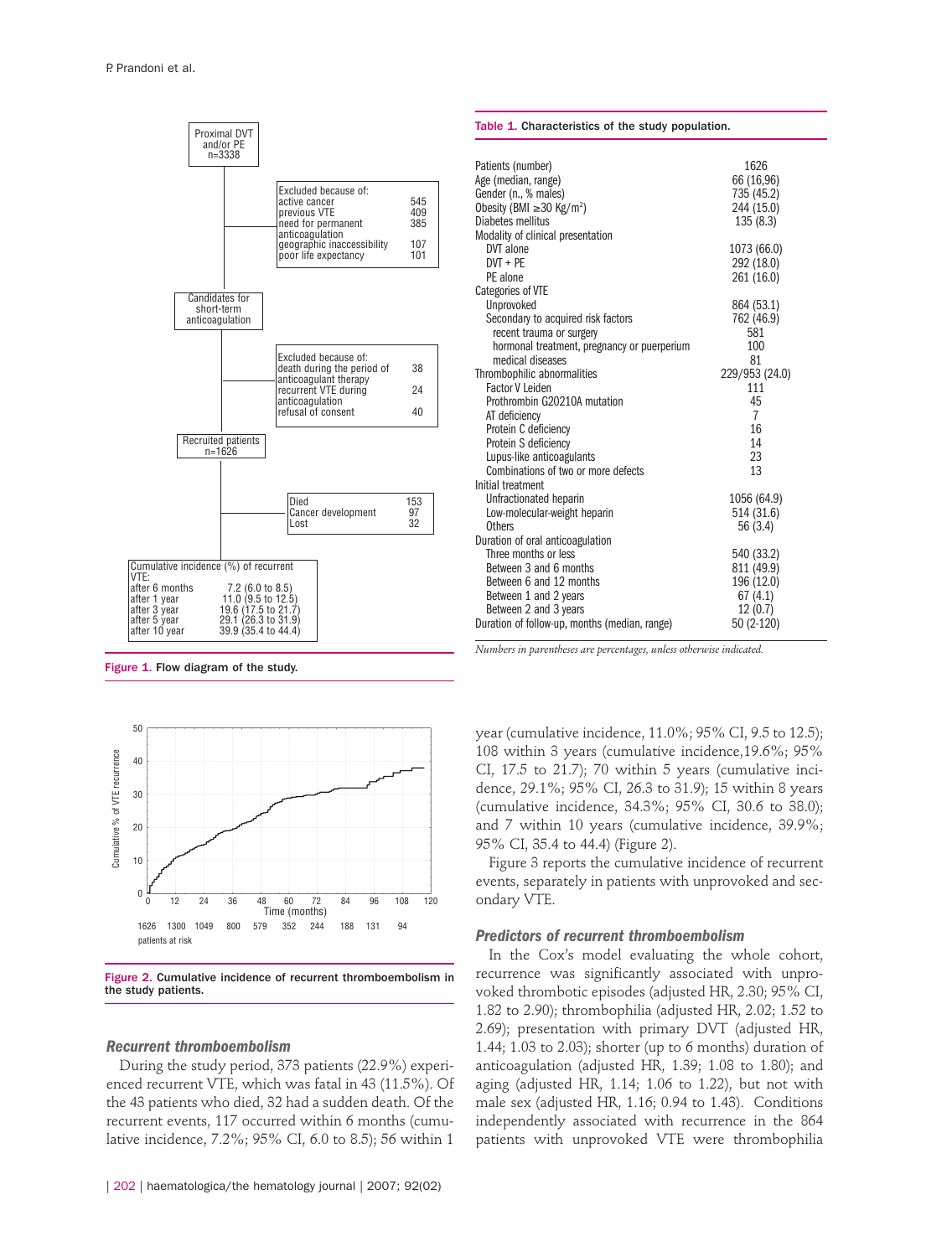

Figure 3. Cumulative incidence of recurrent thromboembolism separately in patients with idiopathic (unprovoked) and secondary VTE.

(adjusted HR,1.91; 95% CI, 1.35 to 2.69); presentation with DVT (adjusted HR, 1.50; 1.00 to 2.27); shorter duration of anticoagulation (adjusted HR, 1.46; 1.09 to 1.96); and aging (adjusted HR, 1.09; 1.00 to 1.20), while male sex was not (adjusted HR, 1.21; 0.95 to 1.55).

## *Additional observations*

The rate of recurrent VTE did not differ between patients in whom investigations for thrombophilia were conducted (21.9%; 95% CI, 19.4 to 24.7) and those in whom they were not (21.5%; 95% CI, 18.8 to 24.6). Recurrences developed in 38/111 (34.2%; 95% CI, 26.1 to 43.5) carriers of FVL; in 11/45 (24.4%; 95% CI, 14.2 to 38.7) carriers of the prothrombin mutation; 2/7 (28.6%; 95% CI, 8.2 to 64.1) carriers of antithrombin deficiency; in 7/16 (43.8%; 95% CI, 23.1 to 66.8) carriers of protein C deficiency; in 4/14 (28.6%; 95% CI, 11.7 to 54.6) carriers of protein S deficiency; and in 9/23 (39.1%; 95% CI, 22.2 to 59.2 ) carriers of lupus-like anticoagulants ( $\chi^2$ =1.64,  $\rho$ =0.744). Recurrences developed in 6/13 (46.2%; 95% CI, 19.2 to 74.9) carriers of multiple abnormalities, and in 71/216 (32.9%; 95% CI, 26.6 to 39.1) carriers of single defects.

Patients with clinically manifested PE were more likely to develop a recurrent PE than patients with DVT alone (69/122 versus 61/250, respectively; RR, 2.32; 95% CI, 1.77 to 3.03). Among patients with secondary VTE, those with medical diseases were more likely to develop recurrent thromboembolism (18/81; cumulative incidence, 31.8%; 95% CI, 18.2 to 45.3) than those with

recent trauma or surgery (75/581; cumulative incidence, 11.4%; 95% CI, 4.7 to 18.0) and those in whom the VTE was associated with hormonal therapy, pregnancy or puerperium (12/100; cumulative incidence, 20.3%; 95% CI, 8.9 to 31.7).

# **Discussion**

The results of our study clearly show that after discontinuing anticoagulation the rate of recurrent VTE increases steadily over time, approaching 40% among all patients after 10 years. Of interest, more than 10% of all recurrences were either documented fatal PE or sudden and otherwise inexplicable deaths, in which PE could not be ruled out. The rate of recurrent VTE was not lower than that previously reported by our group, <sup>1</sup> although the duration of oral anticoagulation was on average longer (6 versus 3 months), patients with active cancer and other permanent risk factors for recurrent VTE were excluded, and only those recurrences that occurred after discontinuing anticoagulation were computed. Thus, improving the long-term prognosis of patients with acute VTE still remains a challenging task.

Our results fully confirm that patients who present with thrombotic episodes of unknown origin have a more than two-fold higher risk of recurrences than that observed in patients with temporary risk factors. 1-7 Of interest, in the latter category of patients, those with associated medical diseases had the highest risk, while those with VTE triggered by recent trauma or surgery the lowest, and this is consistent with previous reports. <sup>5</sup> In addition, our findings shed some light on the role of other potential risk factors for recurrent thromboembolic events, thus helping to identify those patients who might benefit from a longer duration of anticoagulation.

Whether thrombophilia is to be regarded a risk factor for recurrent VTE is controversial, as there are as many reports in favor 7,8,13,14 as against this association. 5,6,9-12 In our study, thrombophilia was found to be an independent risk factor for recurrent VTE both in the entire cohort and in the subgroup of patients with unprovoked VTE. However, screening for thrombophilia was performed in less than 60% of the patients, and was performed in retrospect in a substantial proportion of patients; thrombophilia tests were not centralized, and the indication for testing was left to the discretion of the treating physicians. Therefore, our findings should be interpreted with caution. We think that further prospective studies addressing the role of thrombophilia in determining the risk of recurrent VTE are indicated, as are randomized studies addressing the benefit-to-risk ratio of prolonging anticoagulation in carriers of thrombophilic abnormalities.

The risk of recurrence increased with age, both in the entire cohort and in the subgroup of patients with unpro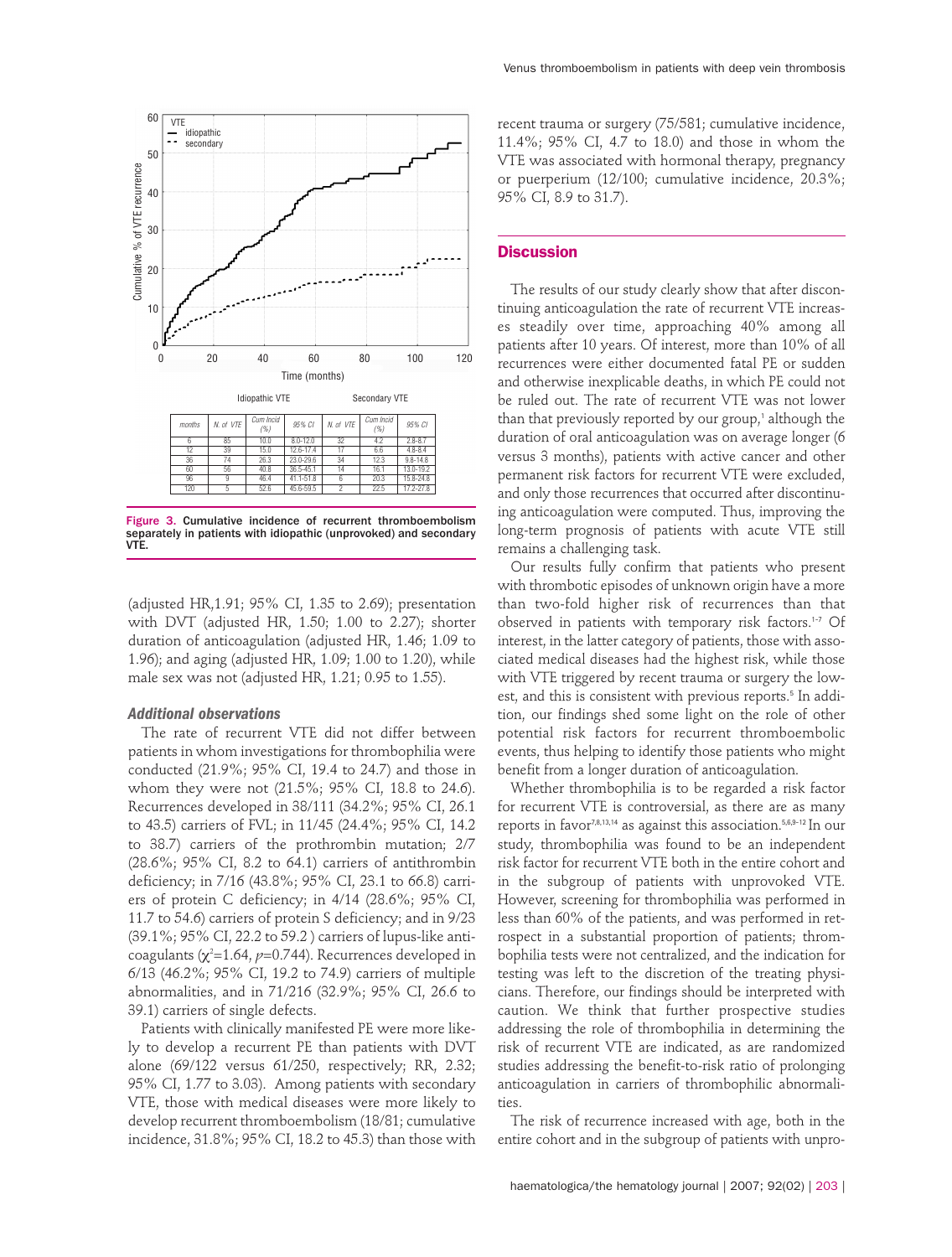voked VTE. However, the effect of age was modest when compared to that of other variables, especially in the subgroup of patients with unprovoked VTE. In disagreement with recent observations, 16-18 we found a similar risk of recurrence in both sexes; and the picture did not change when the analysis was confined to patients with unprovoked VTE. In contrast with findings from a recent study, <sup>15</sup> patients with primary DVT had a 50% higher risk of recurrence than patients with primary PE. However, it should be noted that in patients presenting with primary PE the recurrent event was a new episode of PE more than twice as frequently as in patients presenting with DVT alone, and this is consistent with previous observations. 15

Both in the entire cohort and in the subgroup of patients with unprovoked VTE a shorter (up to 6 months) course of vitamin K inhibitors was associated with a significantly higher rate of recurrence than were longer periods of anticoagulation. This finding should be interpreted with extreme caution, as decisions on the duration of secondary prevention were taken on an individual basis by the attending physicians. However, as a course of anticoagulation longer than 6 months was reserved to those patients with unprovoked VTE who were reputed to be at a particularly high risk of recurrent events, the potential for bias is likely to point in the right direction. Although our results contrast with those of several randomized clinical trials, which suggest that, at least in patients with unprovoked VTE, prolonging anticoagulation beyond 3 months does not confer an additional advantage over shorter anticoagulation periods, 20-22 they are in line with those obtained by others,<sup>226</sup> and with the results of two recent meta-analyses. 27,28 Our findings should encourage further studies to explore the potential advantage of longer courses of anticoagulation, at least in subgroups of patients with VTE.

We believe that our observations reflect the true clinical course of patients with symptomatic VTE after discontinuing anticoagulation. The diagnosis of VTE was based on widely accepted methods, and the demographic and clinical characteristics of the study patients were collected using a standard questionnaire. All candidates for indefinite anticoagulation were excluded, as were patients who developed a recurrent event while on anticoagulants. Patients with advanced cancer were also excluded, because they are usually kept on anticoagulants indefinitely and have a short life-expectancy. Patients were treated according to standard practice. Follow-up started in all patients from the time of warfarin discontinuation, was performed prospectively at each of the participating study centers, and only a few patients were lost to longterm follow-up. Finally, predefined criteria were strictly applied to diagnose recurrent VTE.

A potential study limitation is the failure to have assessed thrombophilia in all recruited patients. Although operators were instructed to obtain this information as often as possible, this was often precluded by a variety of problems including the need for prompt administration of anticoagulation in the nighttime and during the weekends, unavailability of dedicated physicians or laboratory technicians, lack of easily accessible veins, and cost considerations. However, our goal was not to assess the prevalence of thrombophilia in our population. We aimed to evaluate the risk of recurrent VTE in carriers as compared to non-carriers of thrombophilia, and were able to assess this risk in almost 1000 consecutive patients without any selection bias. This is confirmed by the fact that the rate of recurrent VTE did not differ between patients in whom thrombophilic status was assessed and those in whom it was not. Another limitation was the failure to perform autopsies in the 32 patients who died unexpectedly. As sudden death can be caused by conditions other than PE, our conservative approach may have increased, although to a limited extent, the calculated rate of recurrences, and may have increased the case fatality rate of VTE episodes. <sup>29</sup> However, the proportion of patients who were classified as having died of PE in this cohort (11.5%) did not differ at all from that (11.5%) observed in our previous cohort, in which the autopsy rate was much higher and the analysis was confined to only those patients in whom the diagnosis of PE could be made. 1

What do our findings imply for the management of patients with VTE? Twenty years of intensive research have not improved the prognosis of patients with acute VTE. While our findings confirm the strong predictive role of unprovoked presentation, they challenge several current views, as they suggest that: (i) thrombophilia is an independent risk factor for recurrent VTE; (ii) the risk of recurrent VTE is higher in patients with primary DVT than in those with primary PE; (iii) the risk is similarly high in males and females; (iv) the longer the duration of anticoagulation the lower the risk of subsequent recurrent events. The still persistently high incidence of recurrent VTE after withdrawal of vitamin K inhibitors suggests that a prolonged course of anticoagulation should be considered in more patients than is currently the case.

## *Authors' Contributions*

*PP, FN and EB designed the investigation and wrote the manuscript; AG, VP, RP, MI and DT recruited the study patients and followed them over time; FN and EB performed the statistical analyses; PS and AP reviewed the manuscript for important intellectual content. All the authors read the final version of the manuscript and approved it.*

#### *Conflicts of Interest*

*The authors reported no potential conflicts of interest.*